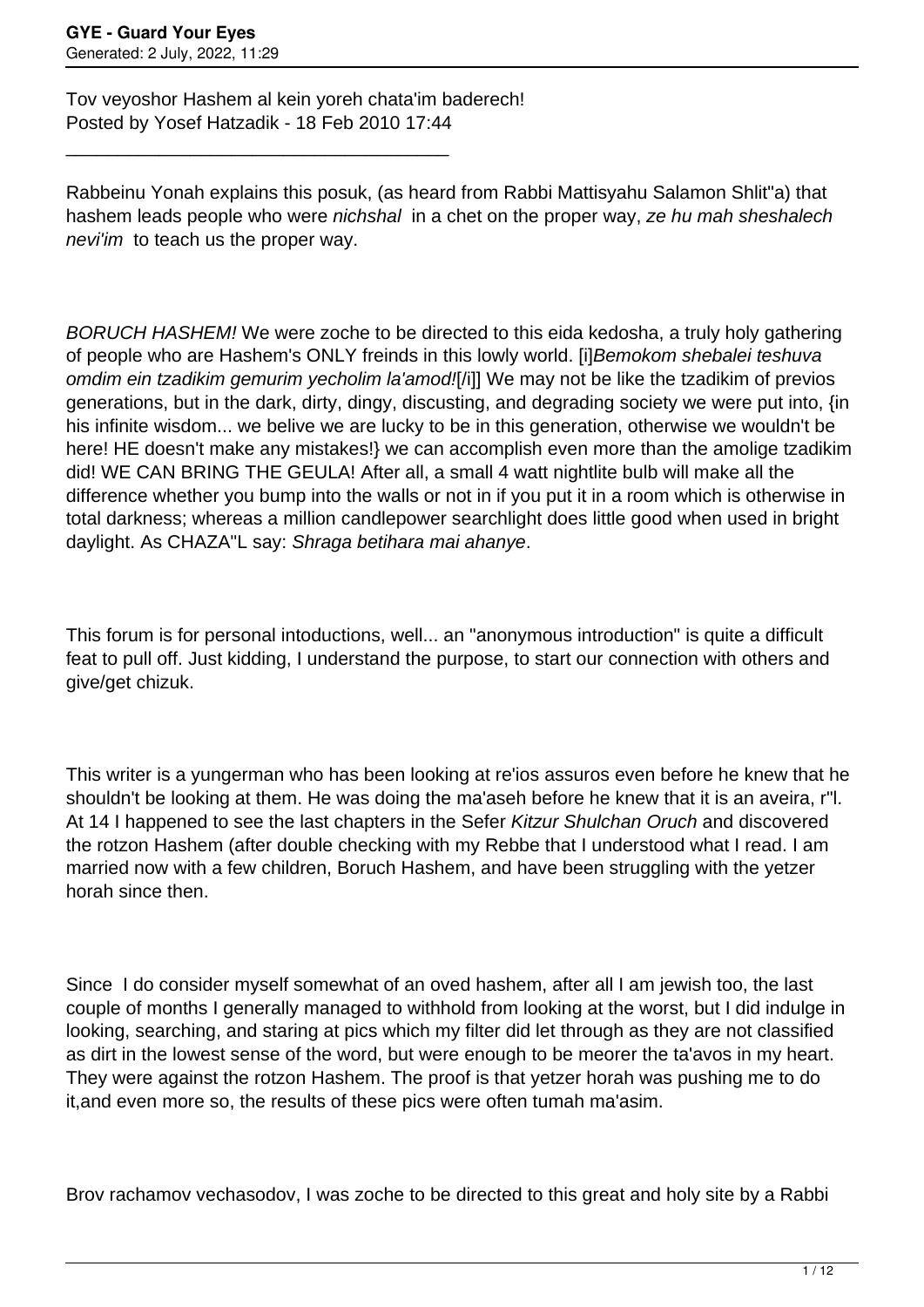who knows about my struggles (I am forever indebted to him for this refferral!) and with much siyata dishmaya and the chizuk I recived from this site, I was zoche to have a highler level of shmiras einayim for the last 29 days that I haven't had since before I was a Bar Mitzvah!

Yasher Ko'ach to all the good jews who set up this site, to all those that post on this site, to all those that help fund this site, and to all those dear friends of Hakodosh Boruch Hu who value true kosher SIGHT!!!

========================================================================

====

Re: Tov veyoshor Hashem al kein yoreh chata'im baderech! Posted by Yosef Hatzadik - 03 Aug 2010 19:40

[ur-a-jew wrote on 03 Aug 2010 19:21](/forum/id-)**:**

\_\_\_\_\_\_\_\_\_\_\_\_\_\_\_\_\_\_\_\_\_\_\_\_\_\_\_\_\_\_\_\_\_\_\_\_\_

Yosef, just checking how things are going. Saw you were alone in the office today. Hope everything is A-Ok.

Do you have a spy satellite? or did you see my post in the **'Thought I was cured....'** thread? Either way, you should know that I am fine! [With a bit of help from [b]Yiddle2[/b]! :D ]

Hey! That isn't a bad idea! how about using all the surplus funds from Guard's recent fundraising trips for a GYE Spy Satellite? We will beam it only into our members' locations, of course. This way we won't have the problem of yichud with the internet!

Guard doesn't have to worry about losing his anonymity since his hat covers most of his face anyhow. As for the rest of us? I am sure one of the tech savvy GYE'ers can program it so that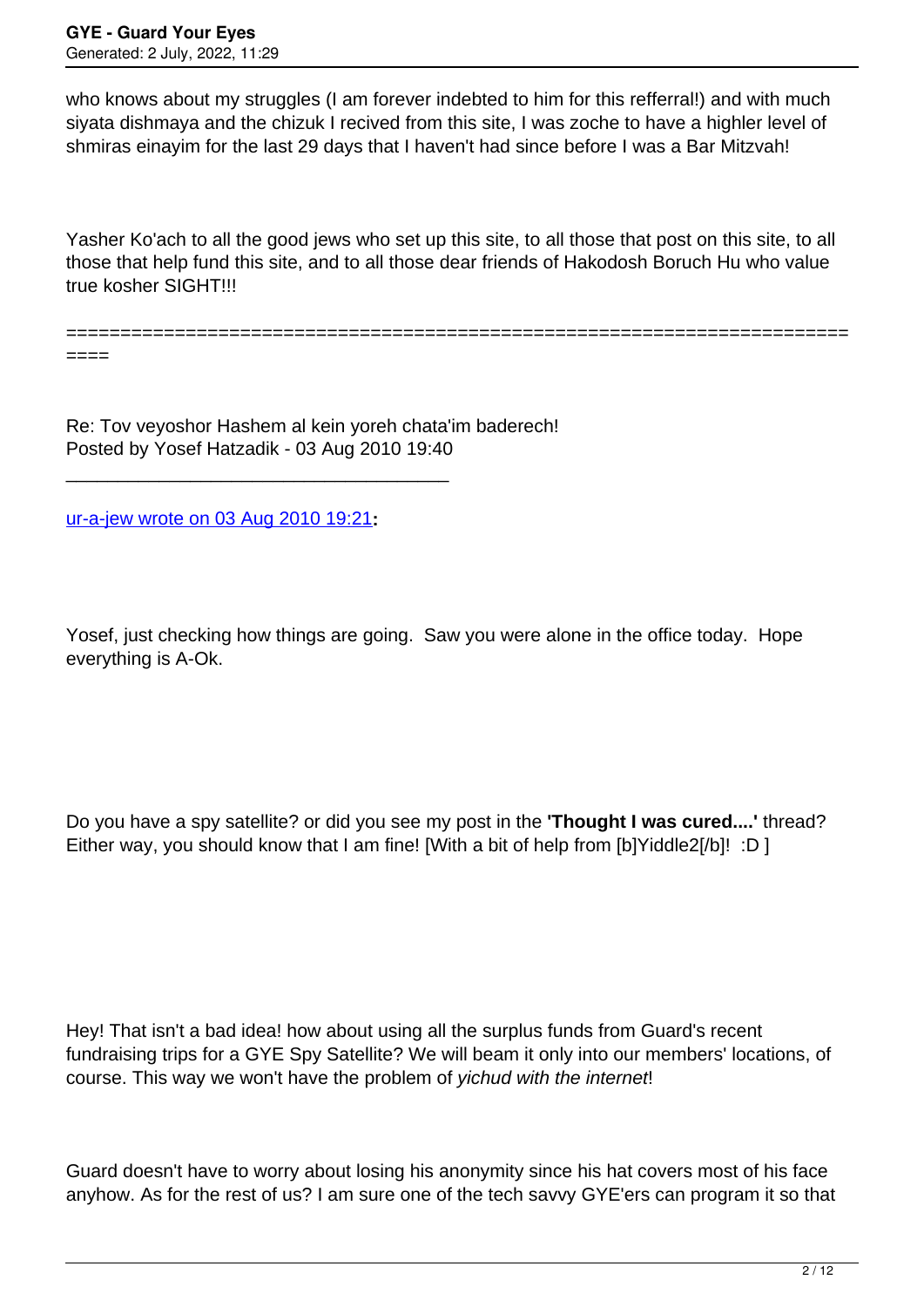the faces should be automatically reconfigured to match the crowns that we're wearing on the Wall of Honor.

[david712 wrote on 03 Aug 2010 19:27](/forum/id-)**:**

Lets go guys start shaking the site up a bit. Are you all in De Bungalows?

Does this nonesensical post qualify? (Does it belong in the **'Just Having Fun'** section of the GYE Forum?)

========================================================================

====

Re: Tov veyoshor Hashem al kein yoreh chata'im baderech! Posted by ur-a-jew - 03 Aug 2010 19:49

[Yosef Hatzadik wrote on 03 Aug 2010 19:40](/forum/id-)**:**

\_\_\_\_\_\_\_\_\_\_\_\_\_\_\_\_\_\_\_\_\_\_\_\_\_\_\_\_\_\_\_\_\_\_\_\_\_

Do you have a spy satellite? or did you see my post in the **'Thought I was cured....'** thread? Either way, you should know that I am fine! [With a bit of help from [b]Yiddle2[/b]! :D ]

Or maybe I felt an overwhelming surge of Kedusha from someone being kovesh their yetzer and I figured its got to be you.

[Yosef Hatzadik wrote on 03 Aug 2010 19:40](/forum/id-)**:**

Hey! That isn't a bad idea! how about using all the surplus funds from Guard's recent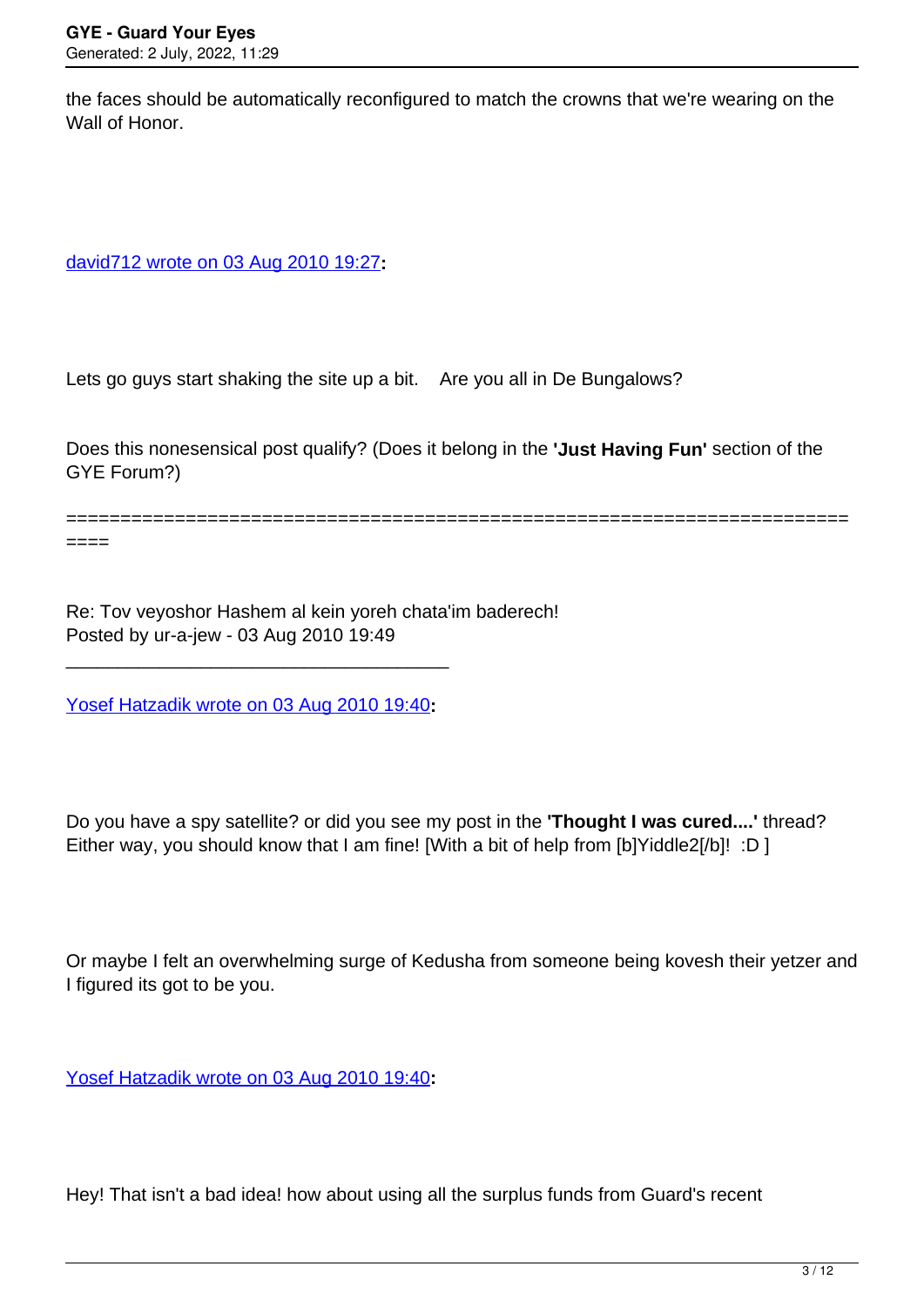fundraising trips for a GYE Spy Satellite? We will beam it only into our members' locations, of course. This way we won't have the problem of yichud with the internet!

Sounds like someone's been listening to Dr. Midos tapes.

============================== ====

Re: Tov veyoshor Hashem al kein yoreh chata'im baderech! Posted by david712 - 03 Aug 2010 19:54

\_\_\_\_\_\_\_\_\_\_\_\_\_\_\_\_\_\_\_\_\_\_\_\_\_\_\_\_\_\_\_\_\_\_\_\_\_

Not bad. How about a new gabbai with access to LOG ME IN on your computer. He can come back for a peak every so often?

======================================================================== ====

Re: Tov veyoshor Hashem al kein yoreh chata'im baderech! Posted by Yosef Hatzadik - 03 Aug 2010 20:05

[david712 wrote on 03 Aug 2010 19:54](/forum/id-)**:**

\_\_\_\_\_\_\_\_\_\_\_\_\_\_\_\_\_\_\_\_\_\_\_\_\_\_\_\_\_\_\_\_\_\_\_\_\_

Not bad. How about a new gabbai with access to LOG ME IN on your computer. He can come back for a peak every so often?

========================================================================

[size=24pt]**GREAT IDEA!!!**

 $====$ 

Can I please have unlimited access to YOUR computer first?? ;D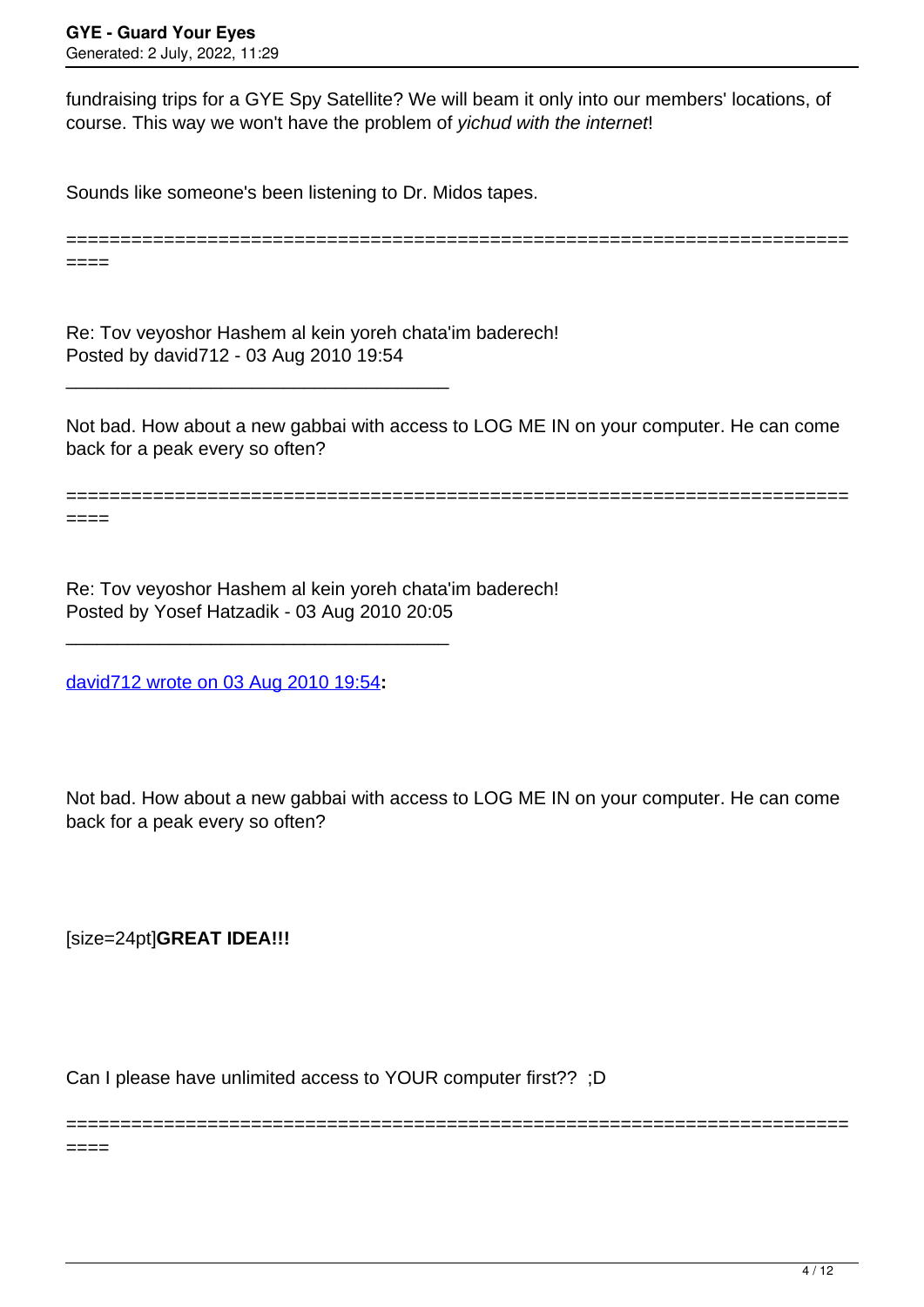====

Re: Tov veyoshor Hashem al kein yoreh chata'im baderech! Posted by david712 - 03 Aug 2010 20:09

\_\_\_\_\_\_\_\_\_\_\_\_\_\_\_\_\_\_\_\_\_\_\_\_\_\_\_\_\_\_\_\_\_\_\_\_\_

Now your talking. Re: Tov veyoshor Hashem al kein yoreh chata'im baderech! Posted by Yosef Hatzadik - 03 Aug 2010 21:09

[ur-a-jew wrote on 03 Aug 2010 19:49](/forum/id-)**:**

[Yosef Hatzadik wrote on 03 Aug 2010 19:40](/forum/id-)**:**

Do you have a spy satellite? or did you see my post in the **'Thought I was cured....'** thread? Either way, you should know that I am fine! [With a bit of help from [b]Yiddle2[/b]! :D ]

========================================================================

Or maybe I felt an overwhelming surge of Kedusha from someone being kovesh their yetzer and I figured its got to be you.

They say: "It takes one to understand one!" So I guess you must really be on the madreiga that you can **feel** a surge of kedusha in the world! :D

======================================================================== ====

Re: Tov veyoshor Hashem al kein yoreh chata'im baderech! Posted by Yosef Hatzadik - 03 Aug 2010 21:15

[ur-a-jew wrote on 03 Aug 2010 19:49](/forum/id-)**:**

\_\_\_\_\_\_\_\_\_\_\_\_\_\_\_\_\_\_\_\_\_\_\_\_\_\_\_\_\_\_\_\_\_\_\_\_\_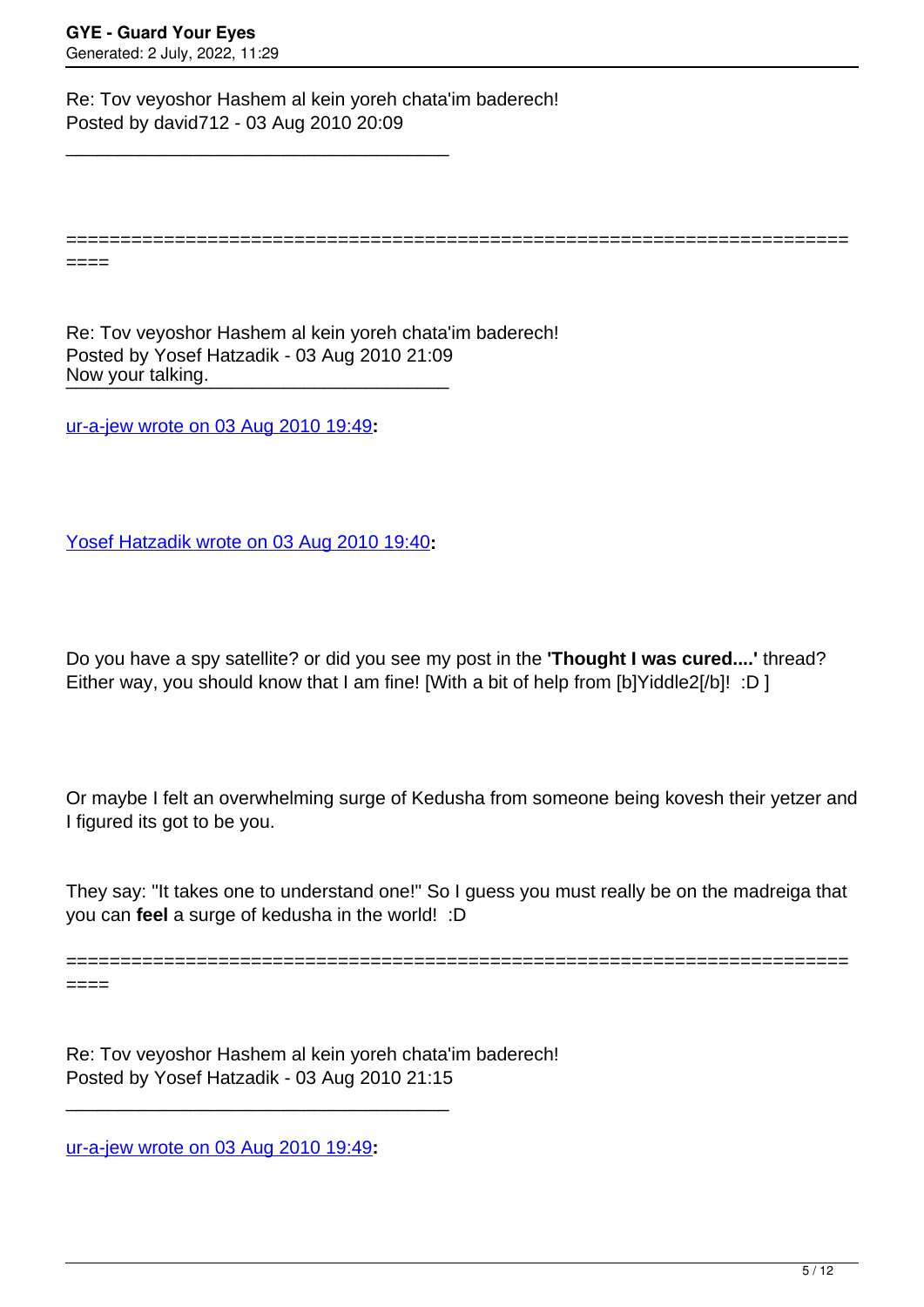[Yosef Hatzadik wrote on 03 Aug 2010 19:40](/forum/id-)**:**

Hey! That isn't a bad idea! how about using all the surplus funds from Guard's recent fundraising trips for a GYE Spy Satellite? We will beam it only into our members' locations, of course. This way we won't have the problem of yichud with the internet!

Sounds like someone's been listening to Dr. Midos tapes.

we sure hope I don't forget everything that I learned while growing up! :-\

BTW, I didn't even hear Dr. midos as a child. I only have it from Oorah's pre-pesach CD that we got in the mail. ;D

========================================================================

====

Re: Tov veyoshor Hashem al kein yoreh chata'im baderech! Posted by silentbattle - 04 Aug 2010 12:44

\_\_\_\_\_\_\_\_\_\_\_\_\_\_\_\_\_\_\_\_\_\_\_\_\_\_\_\_\_\_\_\_\_\_\_\_\_

Didn't see that yet - love the tapes, and the songs, too - I just got the song CD recently (though was a bit dissappointed that it didn't include all the songs, even though there would've been room for them on the CD).

========================================================================

====

Re: Tov veyoshor Hashem al kein yoreh chata'im baderech! Posted by Yosef Hatzadik - 10 Aug 2010 20:17

I think I discovered the 4th dimension!

\_\_\_\_\_\_\_\_\_\_\_\_\_\_\_\_\_\_\_\_\_\_\_\_\_\_\_\_\_\_\_\_\_\_\_\_\_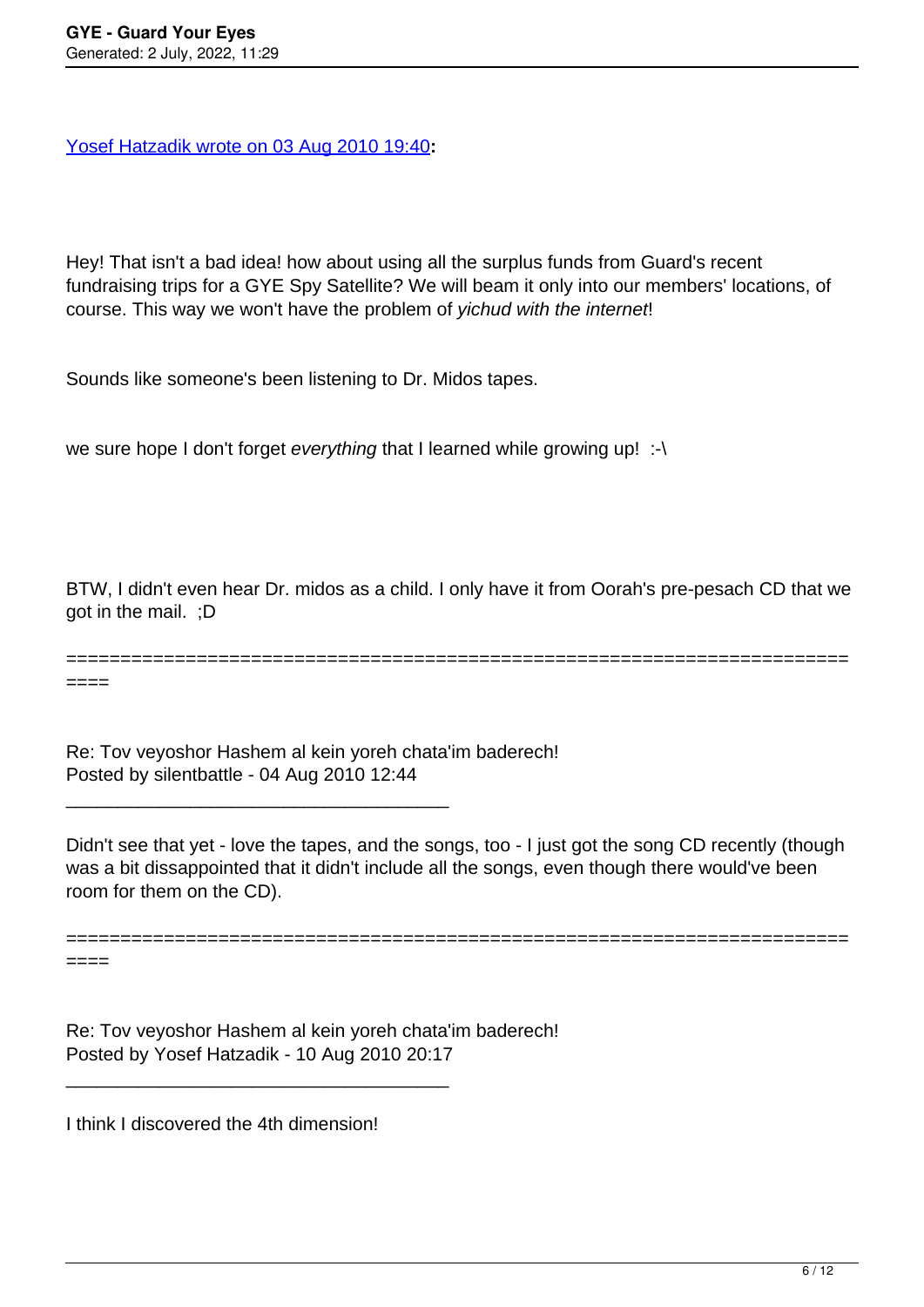====

- 1. The Real World $(?)$  = the world around us.
- 2. The Fantasy World  $=$  the one we tried entering
- 3. The World of GYE = this fantastic forum
- 4. The World of **Duvid Chaim** & **Steve**'s 12 Step Phone Groups = A world galaxy universe dimension in a category by itself!

========================================================================

Re: Tov veyoshor Hashem al kein yoreh chata'im baderech! Posted by Yosef Hatzadik - 16 Aug 2010 22:19

\_\_\_\_\_\_\_\_\_\_\_\_\_\_\_\_\_\_\_\_\_\_\_\_\_\_\_\_\_\_\_\_\_\_\_\_\_

**WARNING**! I am just joking with the following message. please do not take it seriously!

I just came across the following in Guard's Pesicha at the Chanukas Habayis of the Bais Medrash section of the GYE Forum:[guardureyes wrote on 18 Jun 2009 06:54](/forum/id-)**:**

I made them moderators because they already post a lot of great Torah thoughts. (Forgive me if I forgot anyone else who posts a lot of Torah)... Indeed, anyone who posts **a lot** on this forum will bl"n be upgraded to moderator of this board as well.

So I wonder, why isn't little me also a shamash in this holy place? Currently, I think, I am the biggest nudnik on that board......

========================================================================

====

Re: Tov veyoshor Hashem al kein yoreh chata'im baderech! Posted by Yosef Hatzadik - 16 Aug 2010 22:37

\_\_\_\_\_\_\_\_\_\_\_\_\_\_\_\_\_\_\_\_\_\_\_\_\_\_\_\_\_\_\_\_\_\_\_\_\_

**WOW!**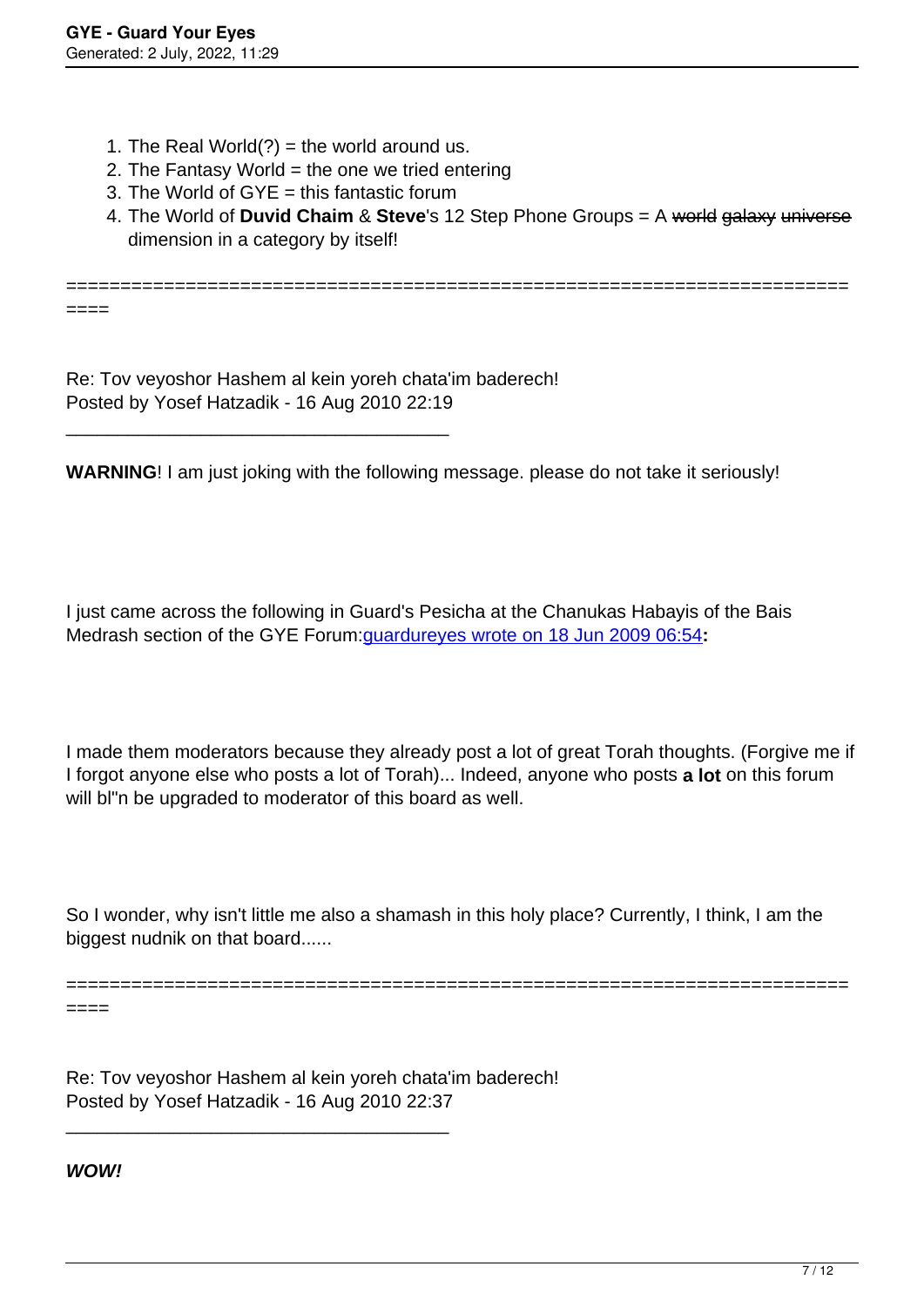**WOW!**

**WOW!**

There is little more that I can say when I think into Hashem's showing me his Presence yesterday! 8)

I was driving with two of my kids and stopped at the side of the road so that they can watch Immediately, I realized that I am in trouble and that I ought to contact one of my dear GYE buddies to get me out of the situation before I reach a point of no return, R"L.

Problem. :-\

Kids in vehicle.

Can't talk in front of them. :-X

Within 20 seconds the younger one fell asleep. The other one was sleeping in another 30

 I tried another good guy from here; he didn't answer my call. **Steve** did respond to his ringing telephone and graciously gave over twenty minutes of his precious time! :D

some horses grazing. In the midst of this idyllic scene I chanced upon a trigger >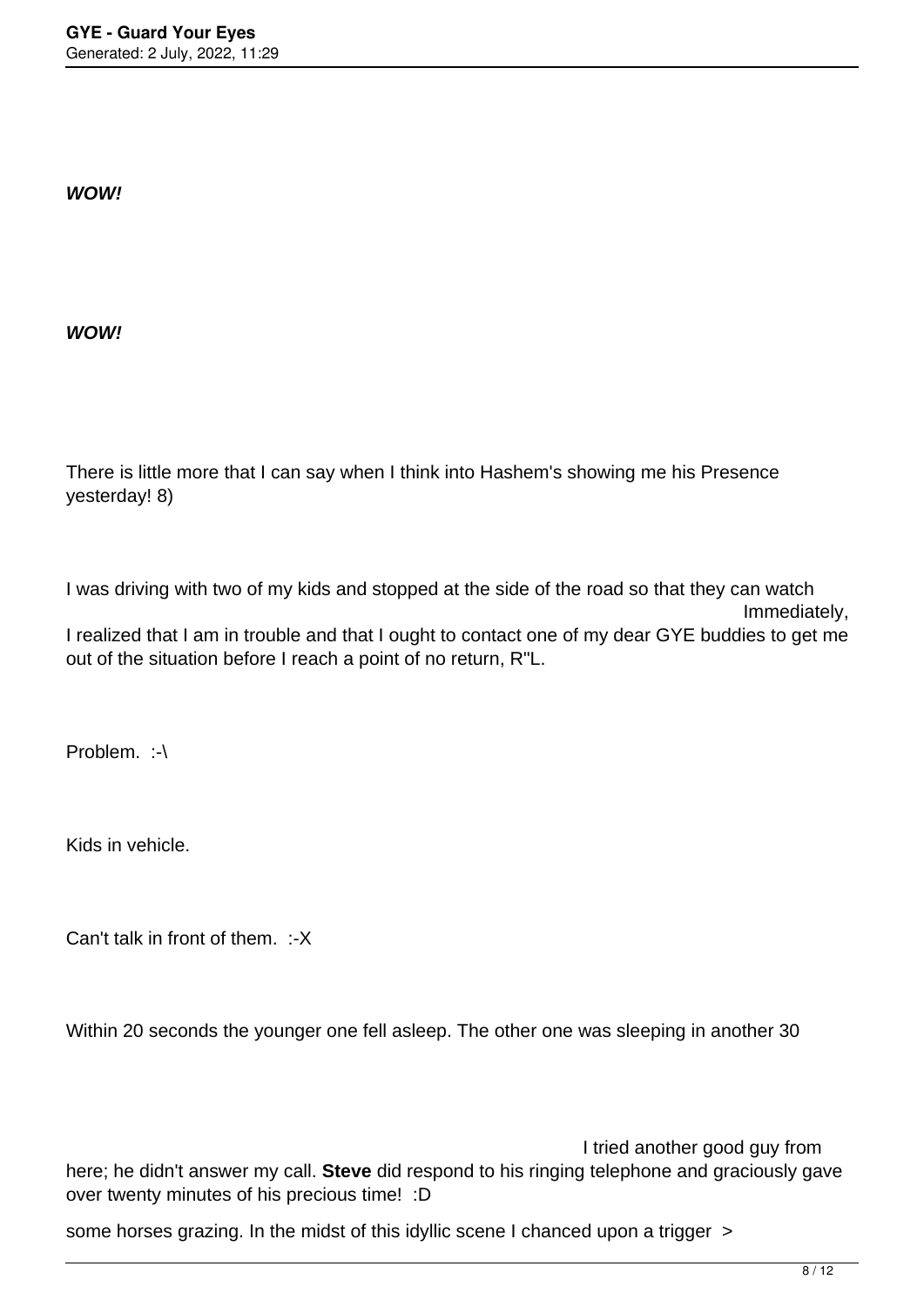Now, get ready for the punchline.....

With his expertise I was released from the Yetzer Horah's clutches!!!

Just as **Steve** was telling me his goodbyes, BOTH KIDS WOKE UP!!!! IN THAT SAME INSTANT!!!!!!

## Is there Someone up there looking out for me??

\_\_\_\_\_\_\_\_\_\_\_\_\_\_\_\_\_\_\_\_\_\_\_\_\_\_\_\_\_\_\_\_\_\_\_\_\_

: : : : : : : : : : : : : : : : : : : : : : : : : : : : : : : : : : : : : : : : : : :

====

Re: Tov veyoshor Hashem al kein yoreh chata'im baderech! Posted by Yosef Hatzadik - 17 Aug 2010 01:34

This post is not intended for others. It was written for me to records the moments so that I can be reminded of it when I review this thread.

========================================================================

: put in me is tahor, you created it in a tahor'dige condition, when you blew it into me it was tahor, One recent morning I had a spiritual experience. As I was reciting (out of habit - as usual) the Morning brochos, saying the brocho of Elokai Neshomo, I realized a new way of connecting those words. I had been thinking about what I heard on the 12 Step group Calls how Hashem is the one who keeps us clean. etc. When I suddenly realized that the entire first section of the brocho can be referring to the words 'Tehorah hi" as follows. "Hashem, the neshomo that you **and you keep it tahor in me**, so that you can take it back from when it will still be tahor."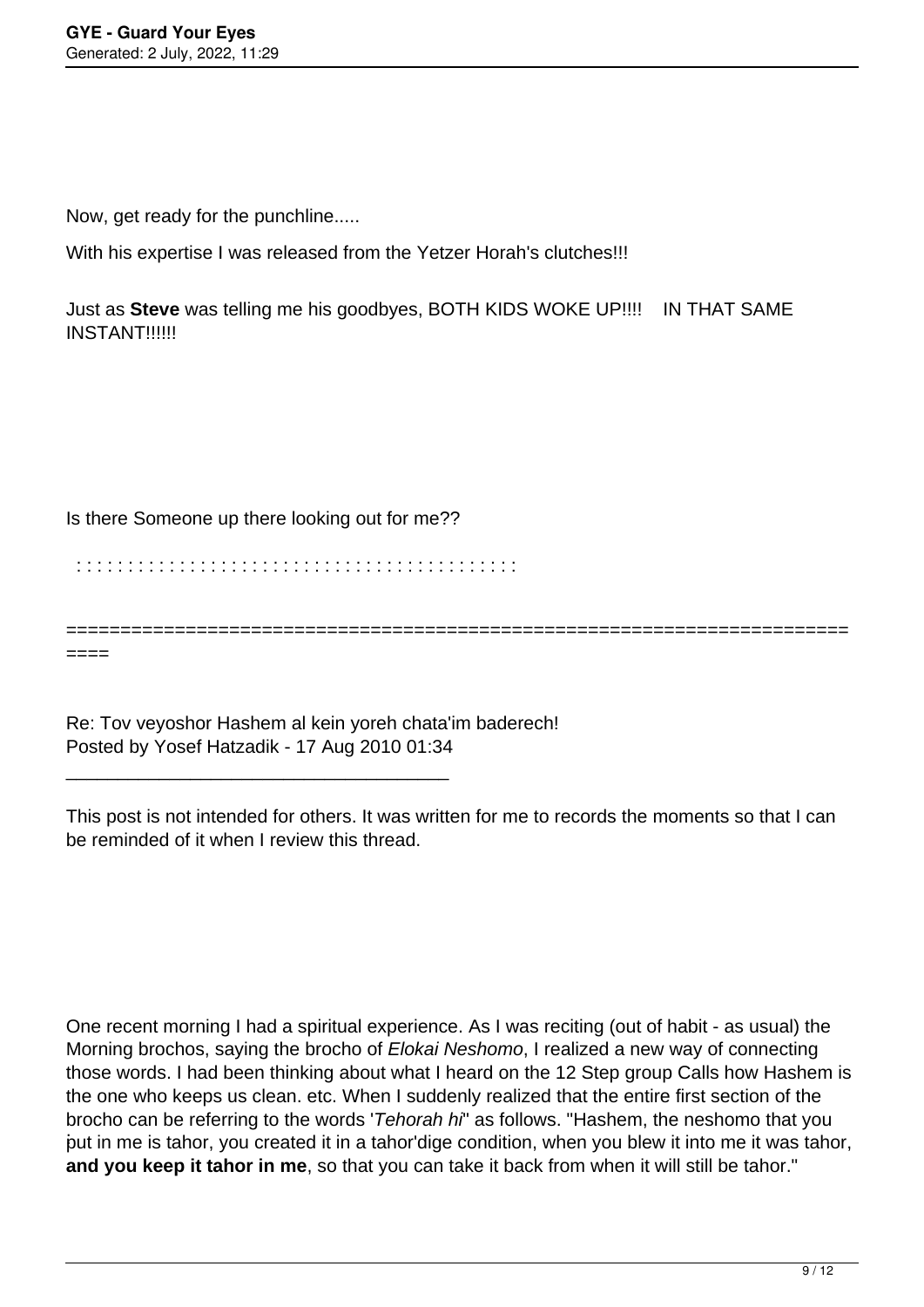I was excited! I was floored!

Continuing the brocho, the entire time that the neshomo is within me *Modeh ani l'fanecha...* ribon kol hama'asim, I remembered that the word Modeh is not only an expression of praise, it can also be translated as 'recognize' or 'admit'. Now I understood the words that I was saying that as long as I live I **proclaim** that Hashem is the Master of all happenings! A recognition of A&W Moments! For me this was an A&W Moment!

I was stunned! I was flabbergasted!

I wanted to share this moment with someone, but couldn't think of whom I can call. I don't have many phone numbers - yet, and I don't want to over-use those that I do have. (Sort of like saving them for when I REALLY need them.) The thoughts were marching through my mind like soldiers on a parade ground, platoon after platoon, wave after wave. One leading into the next. "Why do I want to share this with someone else?" I asked myself. The realization hit me. Because I am looking to connect with another person! "So why don't I just connect with Hashem?" was the logical thought that came next. It dawned upon me that I had no idea how to connect with Hashem! Now I started thinking about how **Steve** tells us on the 12 Step Calls to look out for **A&W Moments** in order to train ourselves to see Hashem's presence in the world around us.

With these thoughts in mind I commenced the next set of brochos. Boruch... Asher nasan lasechvi vina lehavchin bein yom u'vein loila. A blessing that Hashem gave the rooster intelligence. A blessing on recognizing the intelligence inherent in the world around us. A blessing on recognizing that Hashem is the sole Source of all the intelligence inherent in the world around us. A BLESSING ON **A&W MOMENTS**!!! Not uttering a blessing in vain is one of the Ten Commandments. Chazal did not institute blessings in vain! We are to make a brocho every morning recognizing and thanking Hashem for giving us **A&W Moments**!!!

I was ecstatic! I was awed! I was overwhelmed!

I could not control myself any longer! I dialed **Steve**'s number. Thankfully, he didn't answer my call. I quickly said only this last point as a message in his voicemail, stepped into Shul, and started davening. Needless to say, my davening that day was on a different plane than most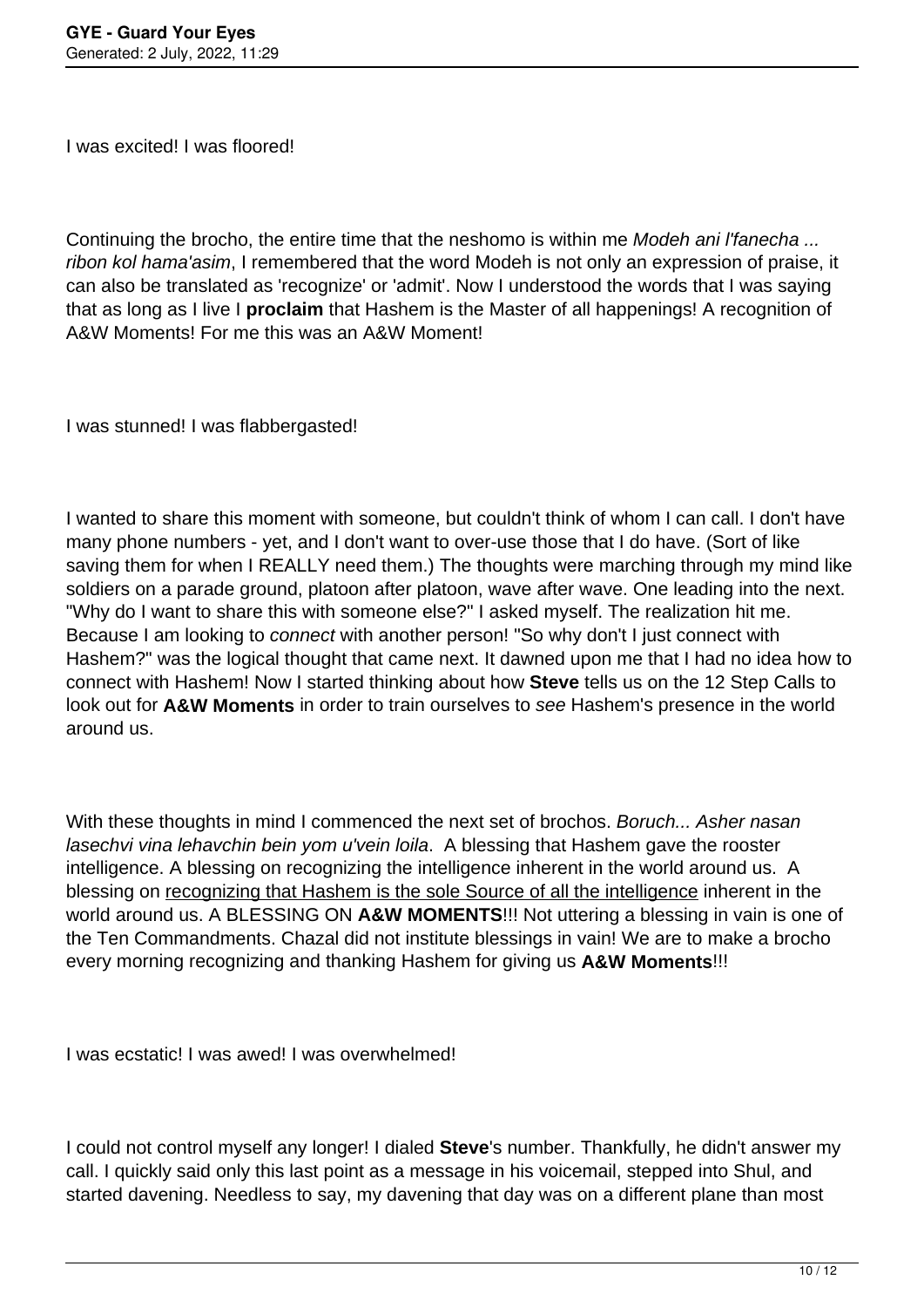days! I felt like I was in a different realm than other days!

There, I did it. I wanted to record those moments and emotions for posterity. The feeling have died down in me already, as usually happens after a cool-off period goes by. At least now that it is written, I, and anybody else who may read this thread, can be re-inspired again at a later date.

Re: Tov veyoshor Hashem al kein yoreh chata'im baderech! Posted by silentbattle - 17 Aug 2010 18:30

Hope shabbos and your weekend go well!

\_\_\_\_\_\_\_\_\_\_\_\_\_\_\_\_\_\_\_\_\_\_\_\_\_\_\_\_\_\_\_\_\_\_\_\_\_

\_\_\_\_\_\_\_\_\_\_\_\_\_\_\_\_\_\_\_\_\_\_\_\_\_\_\_\_\_\_\_\_\_\_\_\_\_

==============================

========================================================================

====

====

Re: Tov veyoshor Hashem al kein yoreh chata'im baderech! Posted by Yosef Hatzadik - 18 Aug 2010 01:59

## **A&W Moment:**

This morning, in shul, as I was walking toward the room that they were davening in, I suddendly quickened my pace and headed toward the side door. I had no idea why I was doing this.

As I entered I happened to glance at the front door. Lo & behold, it was locked!!!

....And just the the Chazan started saying Kaddish!!!